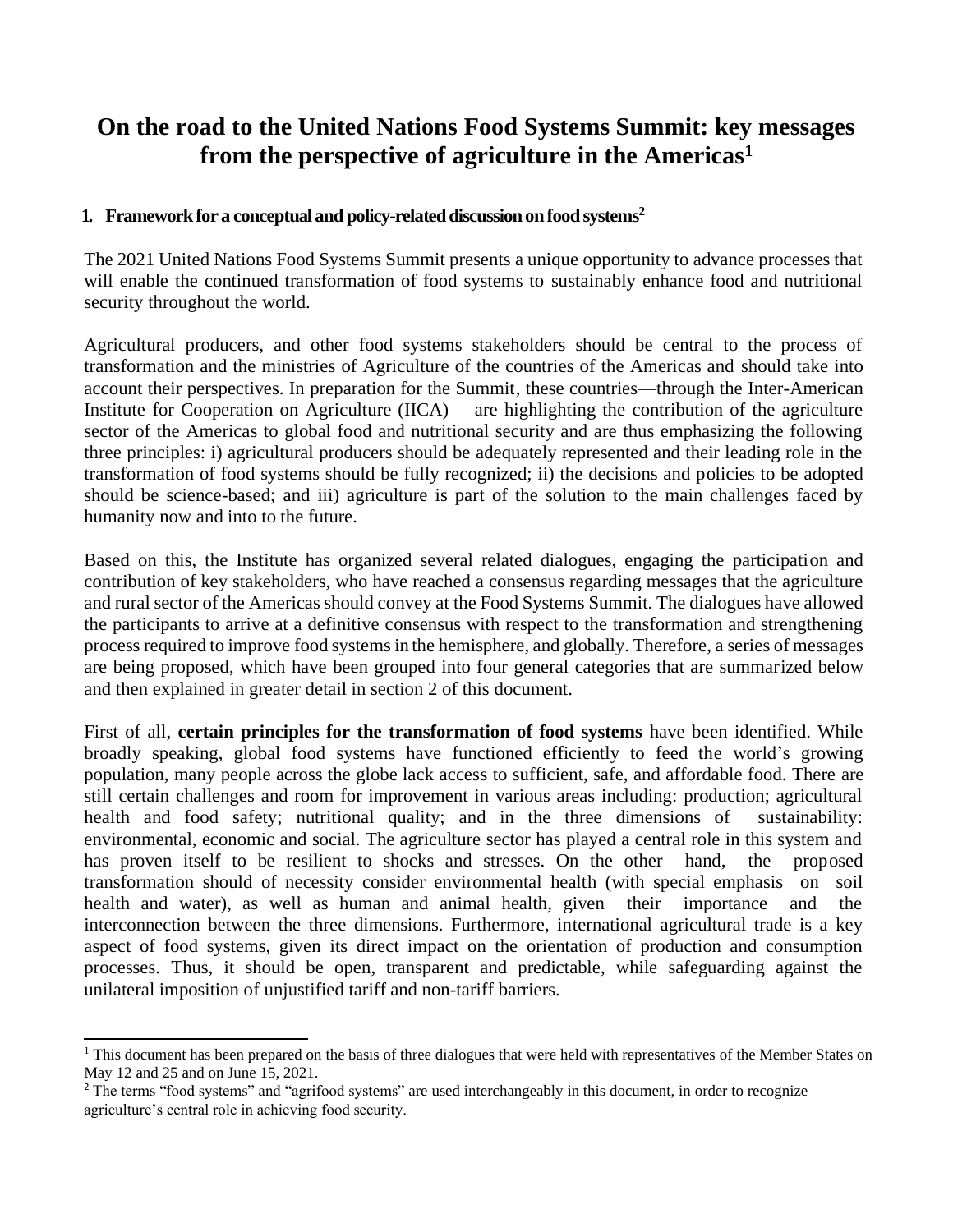The second area of messaging addresses issues related to **consumer demand and nutritional aspects**. It emphasizes that for a diet to be healthy and balanced it should include diverse foods in sufficient quantities and should be available to all strata of the population. Decisions on what to consume are individual and it is the responsibility of States to promote food-related educational and informational campaigns.

The third category focuses on **production strategies and environmental matters**. Strategies should seek to capitalize on scientific and technological innovations, digitalization and the bioeconomy, among other aspects. Their implementation will call for adequate levels of public and private investment, as well as the support of international cooperation and financing.

Category four emphasizes the **role of the Americas** in global food and nutritional security and the provision of ecosystem services. The region comes to this debate from the perspective that theAmericas will be pivotal to achieving long-term environmental and food equilibrium—in all its dimensions—as a primary actor in international food markets and a region endowed with abundant natural resources and biodiversity that must be conserved for future generations. On the other hand, although the countries of the region face common challenges, there is also a great deal of heterogeneity among and within each of them, as they have different subsystems, subregions and approaches to production. Therefore, instead of generalizing or proposing universal formulas, we should be guided by the principle of locally adapted solutions according to national realities. Tackling the challenges will call for production policies inrural areas, as well as social protection policies targeting the most vulnerable sectors. Poverty and inequality persist within the region and are incompatible with the notion of progress that underpins the debate leading up to the Summit

The close to 17 million family farmers in agrifood systems deserve special mention and recognition, as their production is closely tied to the food security of the American hemisphere and to many of the achievements made within the framework of these systems. Also worthy of special mention and attention are the women, young people, rural poor, and indigenous groups who are a part of the diversity of rural societies in the Americas.

The key specific messages for each of these four areas are detailed below, reflecting and embodying the essence of food systems in the Americas.

# **2. Mainmessages**

# **2.1 Transformation of agrifood systems**

*Message 1*. In recent decades, global food systems have largely successfully met the food demand, which has been increasing, due to population growth and greater per capita income. Thus, future transformation should build on the system's demonstrated strengths and contributions already made.

*Message 2.* Agricultural producers and other food systems workers are an essential and central link in the food system. Without agricultural production, there would be no raw material to transform into food, thereby seriously endangering food security. In addition, agriculture is central to poverty eradication, rural development and provides key ecosystem services for sustainable food systems.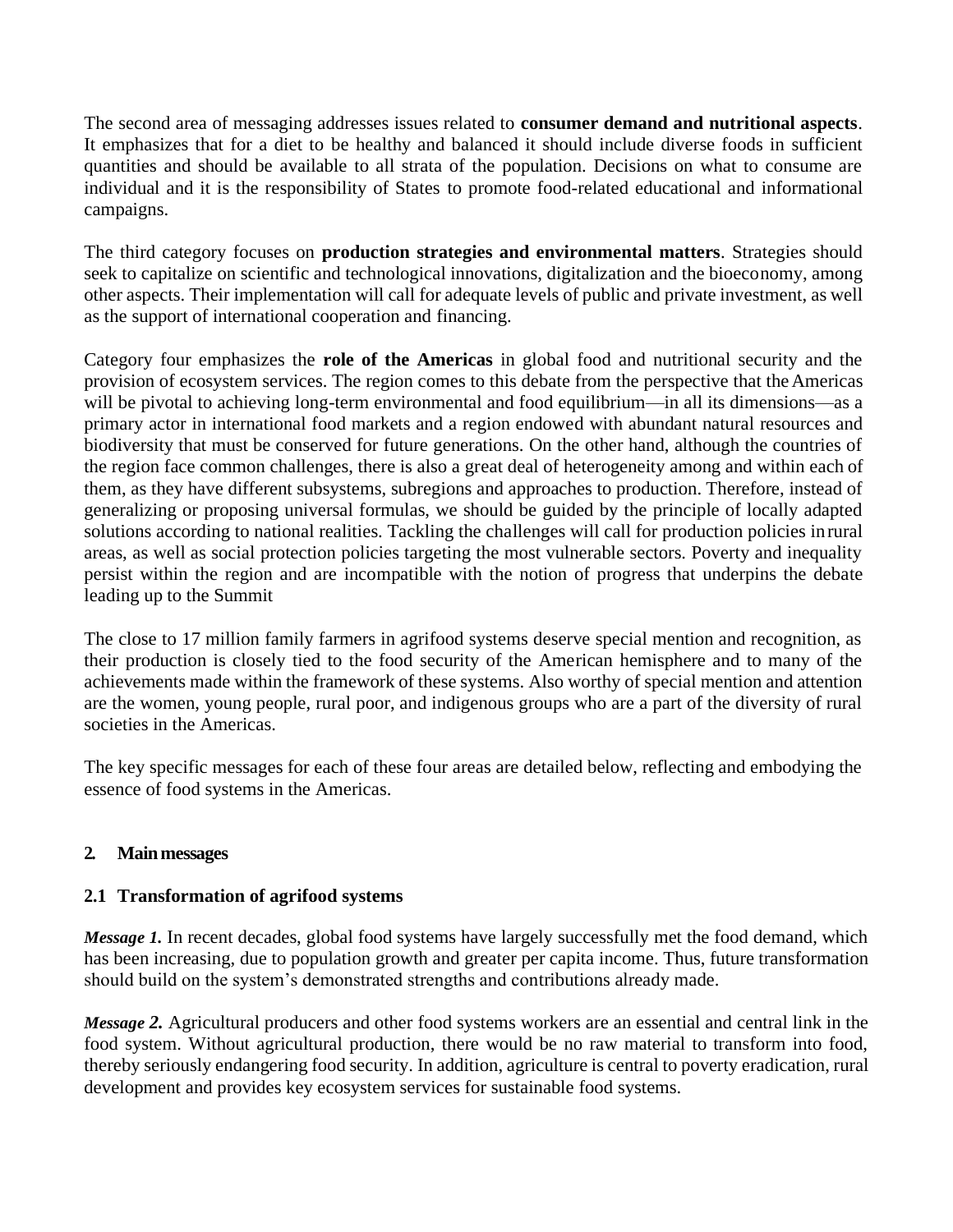*Message 3.* The transformation of global food systems should strike a balance among the following objectives: the capacity to increase food production levels and variety; agricultural health and food safety; nutritional diversity and quality; and environmental, economic and social sustainability. It is recognized that there is no single model and the balances and trade-offs will differ according to country and subregion, and responsibilities; thus, transformation should be varied, in keeping with the realities and specificities of each location, ensuring that this transition is just and fair, leaving no one behind.

*Message 4.* Open, transparent and predictable international trade is essential for an efficient global food system and should be governed by multilateral rules and standards, with a view to promoting agricultural trade liberalization and a reduction in tariff and non-tariff restrictions. The multilateral system should play an increasingly active role in limiting and reducing measures which distort trade and production and ensure the adoption and application of science-based sanitary and phytosanitary measures.

# **2.2 Consumer demand and nutritional aspects**

*Message 5.* Decisions about what to consume should be left to consumers. Consumer choices could be based on historical and cultural factors and on accessibility and availability, among other considerations, and should be respected. The State should educate and inform the public about healthy diets and develop prevention campaigns to safeguard public health, based on the latest information and scientific evidence.

*Message* 6. High-quality protein, carbohydrates (grains and sugars), fats and fortified and biofortified foods are the building blocks of a balanced and nutritious diet that contributes to human health.

*Message 7.* The desired and necessary increase in fruits, legume and vegetable consumption will only be possible if significant efforts are made to increase production and educate the population for the consumption of these products and in the logistics for their commercialization, thus making them more competitive and accessible, particularly to lower-income consumers.

*Message 8.* The implementation of sustainable production systems throughout the entire value chain, within the context of "One Health" or other approaches that benefit public health, is a useful strategy to develop agrifood systems that optimize health outcomes recognizing the interconnection between people, animals, plants, and their shared environment.

#### **2.3 Production strategies and environmental factors**

*Message 9.* The new frontiers of science and technology represent a strategic opportunity to move towards developing a more productive and sustainable agriculture sector, given that they facilitate greater precision and efficiency. Circular and bioeconomy approaches that focus on resource use efficiency (including the sustainable intensification of production), the reduction and reuse of agricultural production waste for the production of other goods, as well as investment in research and development (R+D), are key aspects of this new scenario.

*Message 10.* Food production systems are particularly vulnerable to the adverse effects of climate change. The challenges posed by climate change make it essential to focus efforts on adaptation in order to ensure the resilience of the system and maintain the production necessary for food security. Agricultural production should move in the direction of sustainable systems that provide a balance between carbon